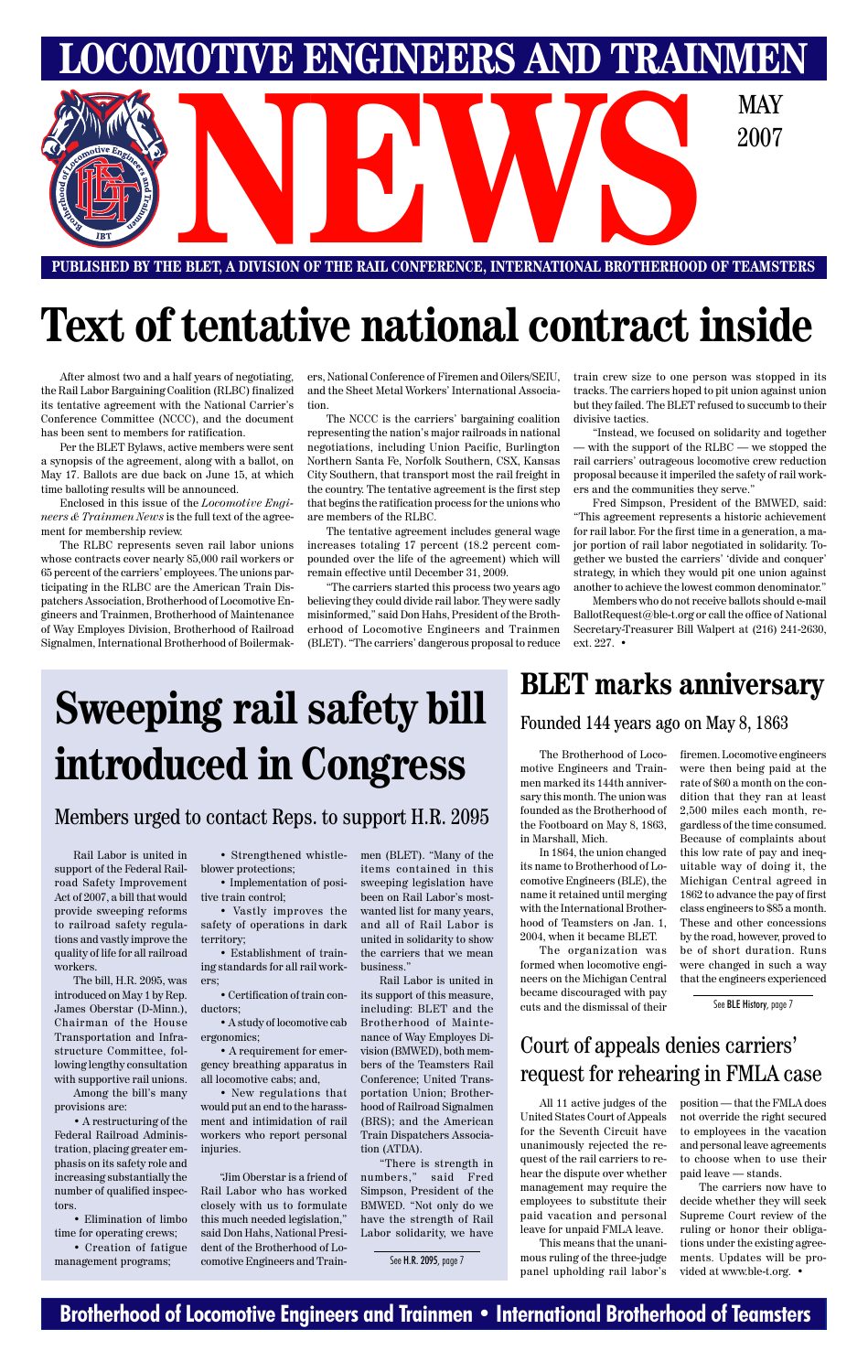# **TENTATIVE NATIONAL CONTRACT**

#### Case No. A-13371

#### **MEDIATION AGREEMENT**

THIS AGREEMENT, made this \_\_\_ day of \_\_\_\_\_\_\_\_\_\_\_\_, 2007 by and between the participating carriers listed in Exhibit A, attached hereto and made a part hereof, and represented by the National Carriers' Conference Committee, and the employees of such carriers shown thereon and represented by the Brotherhood of Locomotive Engineers and Trainmen, witnesseth:

#### **IT IS HEREBY AGREED:**

#### **ARTICLE I — WAGES**

#### **Section 1 — First General Wage Increase**

- $\bullet$  Passenger  $600,\!000$  and less than  $650,\!000$  pounds
- Freight 950,000 and less than 1,000,000 pounds (through freight rates)
- Yard Engineers Less than 500,000 pounds

(a) Effective July 1, 2005, all standard basic daily rates of pay for employees represented by the Brotherhood of Locomotive Engineers and Trainmen ("BLET") in effect on June 30, 2005 shall be increased by two-and-one-half (2-1/2) percent.

(b) In computing the increase under paragraph (a) above, two-and-one-half (2-1/2) percent shall be applied to the standard basic daily rates of pay applicable in the following weight-on-drivers brackets, and the amounts so produced shall be added to each standard basic daily rate of pay:

• Yard Firemen —Less than 500,000 pounds (separate computation covering fiveday rates and other than five-day rates)

#### **Section 2 — Second General Wage Increase**

Effective July 1, 2006, all standard basic daily rates of pay in effect on June 30, 2006 for employees represented by the BLET shall be increased by three (3) percent, computed and applied in the same manner prescribed in Section 1(b) above.

#### **Section 3 - Third General Wage Increase**

Effective July 1, 2007, all standard basic daily rates of pay in effect on June 30, 2007 for employees represented by the BLET shall be increased by three (3) percent, computed and applied in the same manner prescribed in Section 1(b) above.

#### **Section 4 – Fourth General Wage Increase**

Effective July 1, 2008, all standard basic daily rates of pay in effect on June 30, 2008 for employees represented by the BLET shall be increased by four (4) percent, computed and applied in the same manner prescribed in Section 1(b) above.

#### **Section 5 – Fifth General Wage Increase**

Effective July 1, 2009, all standard basic daily rates of pay in effect on June 30, 2009 for employees represented by the BLET shall be increased by four-and-one-half (4-1/2) percent, computed and applied in the same manner prescribed in Section 1(b) above.

#### **Section 6 - Standard Rates**

The standard basic daily rates of pay produced by application of the increases provided for in this Article are set forth in Appendix 1, which is a part of this Agreement.

#### **Section 7- Application of Wage Increases**

(a) The adjustments provided for in this Article (i) will apply to mileage rates of pay for overmiles, and (ii) will not apply to duplicate time payments, including arbitraries and special allowances that are expressed in time, miles or fixed amounts of money.

(b) Miscellaneous rates based upon hourly or daily rates of pay, as provided in the schedules or wage agreements, shall be adjusted under this Agreement in the same manner as heretofore increased under previous wage agreements.

(c) In determining new hourly rates, fractions of a cent will be disposed of by applying the next higher quarter of a cent.

(d) Daily earnings minima shall be changed by the amount of the respective daily adjustments.

(e) Existing money differentials above existing standard daily rates shall be maintained.

(f) In local freight service, the same differential in excess of through freight rates shall

Any cost-of-living allowance amounts rolled in to basic rates of pay on or after July 1, 2005 pursuant to Article III, Part B, of the December 16, 2003 National BLET Agreement ("2003 BLET Agreement") (or any local counterpart agreement provision) shall be excluded before application of the general wage increases provided for in this Article I and eliminated from basic rates of pay after application of such increases.

be maintained.

(g) Where applicable, the differential of \$4.00 and/or \$6.00 per basic day in freight, passenger and yard service, and 4¢ and/or 6¢ per mile for miles in excess of the number of miles encompassed in the basic day in freight and passenger service, will be maintained for engineers working without firemen on locomotives on which under the former National Diesel Agreement of 1950 firemen would have been required. Such differential will continue to be applied in the same manner as the local freight differential.

(h) In computing the first increase in rates of pay effective under Section 1 for firemen employed in local freight service, or on road switchers, roustabout runs, mine runs, or in other miscellaneous service, on runs of miles equal to or less than the number comprising a basic day, which are therefore paid on a daily basis without a mileage component, whose rates had been increased by "an additional \$.40" effective July 1, 1968, the two-and-onehalf (2-1/2) percent increase shall be applied to daily rates in effect on the day preceding the effective date of the general wage increase provided for in Section 1, exclusive of local freight differentials and any other money differential above existing standard daily rates. For firemen, the rates applicable in the weight-on-drivers bracket 950,000 and less than 1,000,000 pounds shall be utilized in computing the amount of increase. The same procedure shall be followed in computing the increases effective July 1, 2006, July 1, 2007, July 1, 2008, and July 1, 2009. The rates produced by application of the standard local freight differentials and the above-referred-to special increase of "an additional \$.40" to standard basic through freight rates of pay are set forth in Appendix 1 which is a part of this Agreement.

(i) Other than standard rates:

(i) Existing basic daily rates of pay other than standard shall be changed, effective as of the dates specified in Sections 1, 2, 3, 4 and 5 hereof, by the same respective percentages as set forth therein, computed and applied in the same manner as the standard rates were determined.

(ii) Where applicable, the differential of \$4.00 and/or \$6.00 per basic day in freight, passenger and yard service, and 4¢ and/or 6¢ per mile for miles in excess of the number encompassed in the basic day in freight and passenger service, will be maintained for engineers working without firemen on locomotives on which under the former National Diesel Agreement of 1950 firemen would have been required. Such differential will continue to be applied in the same manner as the local freight differential.

(iii) Daily rates of pay, other than standard, of firemen employed in local freight service, or on road switchers, roustabout runs, mine runs, or in other miscellaneous service, on runs of miles equal to or less than the number encompassed in the basic day, which are therefore paid on a daily basis without a mileage component, shall be increased as of the effective dates specified in Sections 1, 2, 3, 4, and 5 hereof by the same respective percentages as set forth therein, computed and applied in the same manner as provided in paragraph (i)(i) above.

(k) Trip Rates established pursuant to Article V of the 2003 BLET Agreement shall be adjusted by application of the general wage increases provided for in this Article I, in the manner set forth in Article V, Part B, Section 4(c)(1) of that Agreement, subject to subsection (j) above.

#### **ARTICLE II – OPTIONAL ALTERNATIVE COMPENSATION PROGRAM**

#### **Section 1**

A carrier or organization may propose alternative compensation arrangements for consideration by the other party. Such arrangements may include, for example, stock options, stock grants (including restricted stock), bonus programs based on carrier performance, and  $401(k)$  plans. The proposed arrangement(s) may be implemented only by mutual agreement of the carrier and the appropriate representatives.

#### **Section 2**

The parties understand that neither the carrier nor the organization may be compelled to offer any alternative compensation arrangement, and, conversely, neither the carrier nor the organization may be compelled to agree to any proposal made under this Article.

#### **ARTICLE III — COST-OF-LIVING PAYMENTS**

#### **Cost-of-Living Payments Under December 16, 2003 Agreement**

#### **Section 1**

Article III, Part B, of the December 16, 2003 National BLET Agreement, shall be eliminated effective on the date of this Agreement. All cost-of-living allowance payments made under that 2003 Agreement to employees for periods on and after July 1, 2005 shall be recovered from any retroactive wage increase payments made under Article I of this Agreement.

#### **Section 2**

Any local counterpart to the above-referenced Article III, Part B that is in effect on a carrier party to this Agreement shall be amended in the same manner as provided in Section 1.

#### **ARTICLE IV — HEALTH AND WELFARE**

#### **Part A - Plan Changes**

#### **Section 1 - Continuation of Plans**

The Railroad Employees National Health and Welfare Plan ("the Plan"), the Railroad Employees National Dental Plan ("the Dental Plan") , and the Railroad Employees National Vision Plan ("the Vision Plan"), modified as provided in this Article with respect to employees represented by the organization and their eligible dependents, will be contin-

ued subject to the provisions of the Railway Labor Act.

#### **Section 2 – Plan Benefit Changes - MMCP**

(a) The Plan's Managed Medical Care Program ("MMCP") will be offered to all employees in any geographic area where the MMCP is not currently offered and United Healthcare, Aetna, or Highmark BlueCross Blue Shield has a medical care network ("white space"). For purposes of this subsection, such "network" shall mean a "point-of-service" network in the case of United Healthcare and Aetna, and a preferred provider network in the case of Highmark BlueCross BlueShield. Employees who live in a white space may choose between coverage under MMCP or the Comprehensive Health Care Benefit, subject to subsection (b) below.

(b) The parties may, by mutual agreement and subject to such evaluation and conditions as they may deem appropriate, designate specific geographic areas within the white space as mandatory MMCP locations. Employees who live in mandatory MMCP locations shall not have a choice between CHCB and MMCP coverage, but shall be enrolled in the MMCP.

(c) United Healthcare and Aetna, respectively, shall apply "nationwide market reciprocity" to employees and their dependents who are enrolled in MMCP. The term "nationwide market reciprocity" is intended to mean, by way of example, that a person enrolled in MMCP with UHC in market A is permitted to get in-network MMCP benefits from a UHC point-of-service network provider in market B.

(d) This Section shall become effective with respect to employees covered by this Agreement on July 1, 2007 or as soon thereafter as practicable.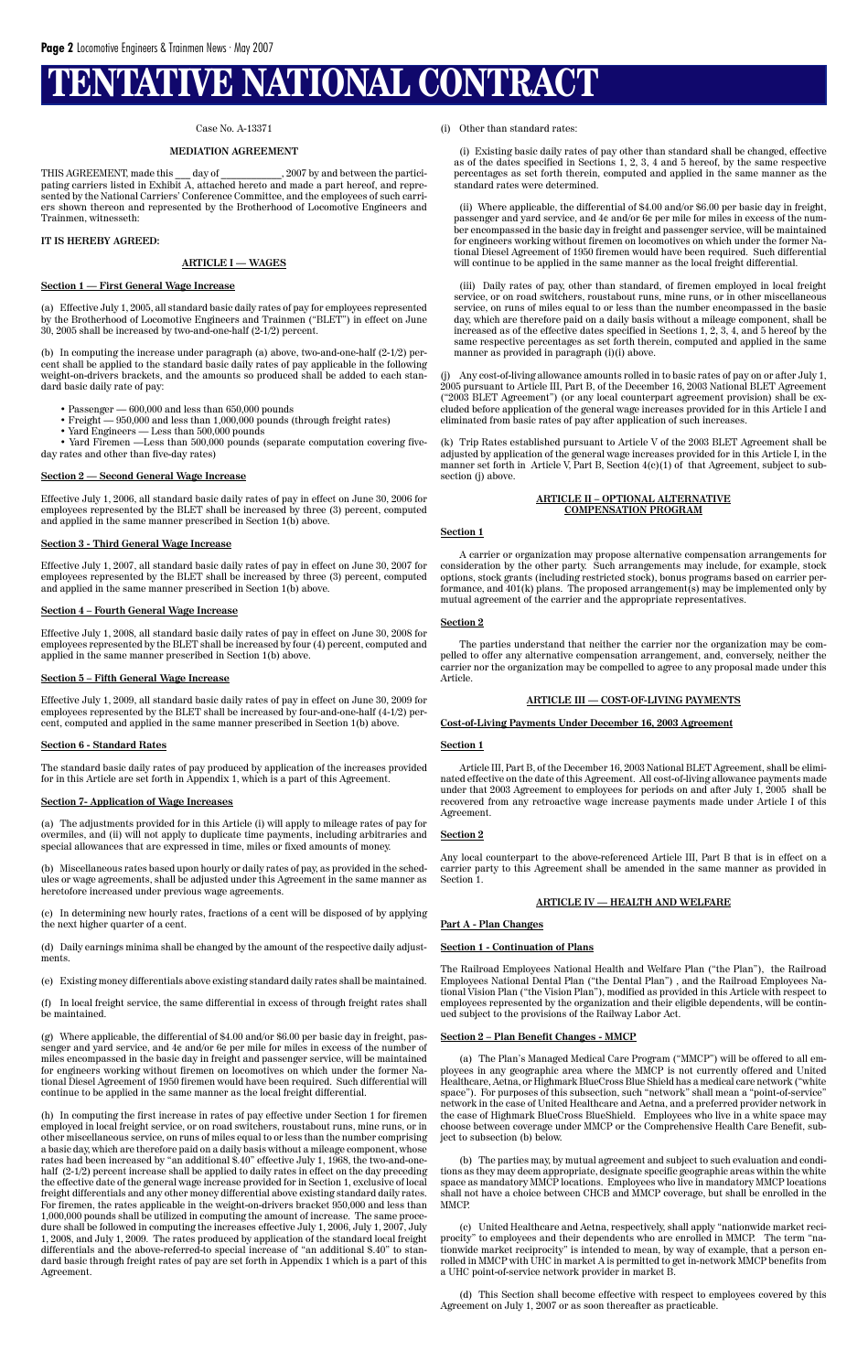# **TENTATIVE NATIONAL CONTRA**

#### **Section 3 - Design Changes To Contain Costs**

(a) The Plan's Managed Medical Care Program ("MMCP") shall be revised as follows:

(1) The Office Visit Co-Payment for In-Network Services shall be increased to \$20.00 for each office visit to a provider in general practice or who specializes in pediatrics, obstetrics- gynecology, family practice or internal medicine, and \$35.00 for each office visit to any other provider;

(2) The Urgent Care Center Co-Payment for In-Network Services shall be increased to \$25.00 for each visit;

(3) The Emergency Room Co-Payment for In-Network Services shall be increased to at least \$50.00 for each visit, but if the care received meets the applicable Plan definition of an Emergency, the Plan will reimburse the employee for the full amount paid for such care, except for \$25.00 if the visit does not result in hospital admission. For purposes of this Paragraph, the phrase "at least" shall be interpreted and applied consistent with practice under the Plan preceding the date of this Agreement;

(4) The Annual Deductible for Out-of-Network Services shall be increased to \$300.00 per individual and \$900.00 per family;

(5) The Annual Out-of-Pocket Maximum for Out-of-Network Services shall be increased to \$2,000 per individual and \$4,000 per family.

(b) The Plan's Comprehensive Health Care Benefit shall be revised as follows:

(1) The Annual Deductible shall be increased to \$200.00 per individual and \$400.00 per family;

(2) The Annual Out-of-Pocket Maximum shall be increased to \$2,000 per individual and \$4,000 per family.

(c) The Plan's Prescription Drug Card Program co-payments to In-Network Pharmacies per prescription are revised as follows:

(1) Generic Drug – increase to \$10.00;

(2) Brand Name (Non-Generic) Drug On Progra Administrator's Formulary – increase to \$20.00;

(3) Brand Name (Non-Generic) Drug Not On Program Administrator's Formulary – increase to \$30.00;

(4) Brand Name (Non-Generic) Drug on Program Administrator's Formulary that is not ordered by the patient's physician by writing "Dispense as Written" on the prescription and there is an equivalent Generic Drug — increase to \$20.00 plus the difference between the Generic Drug and the Brand Name (Non-Generic) Drug;

(5) Brand Name (Non-Generic) Drug Not On Program Administrator's Formulary that is not ordered by the patient's physician by writing "dispense as Written" on the prescription and there is an equivalent Generic Drug — increase to \$30.00 plus the difference between the Generic Drug and the Brand Name (Non-Generic) Drug.

(d) The Plan's Mail Order Prescription Drug Program co-payments per prescription are revised as follows:

(1) Generic Drug – increase to \$20.00;

(2) Brand Name (Non-Generic) Drug On Program Administrator's Formulary – increase to \$30.00;

(3) Brand Name (Non-Generic) Drug Not on Program Administrator's Formulary – increase to \$60.00.

(e) For purposes of the Plan, the term "children" as used in connection with determining "Eligible Dependents" under the Plan, shall be defined as follows:

"Children include:

- natural children,
- stepchildren,

• adopted children (including children placed with you for adoption), and

• your grandchildren, provided they have their legal residence with you and are dependent for care and support mainly upon you and wholly, in the aggregate, upon themselves, you, your spouse, scholarships and the like, and governmental disability benefits and the like."

(f) The definition of the term "children", as used in connection with determinations of "Eligible Dependents" under the terms of the Dental Plan and the Vision Plan, respec-

tively, shall be revised as provided in subsection (e) above.

(g) Blue Cross Blue Shield programs that are currently available under the Plan will be made available for selection by employees covered by this Agreement who choose coverage under the MMCP in all areas where the MMCP is made available under the Plan and throughout the United States for selection by such employees who choose coverage under the CHCB.

(h) The design changes contained in this Section shall become effective on July 1, 2007 or as soon thereafter as practicable.

#### **Part B — Employee Sharing of Cost of H&W Plans**

#### **Section 1 – Monthly Employee Cost-Sharing Contributions**

(a) Effective January 1, 2007, each employee covered by this Agreement shall contribute to the Plan, for each month that his employer is required to make a contribution to the Plan on his behalf for foreign-to-occupation health benefits coverage for himself and/or his dependents, a monthly cost-sharing contribution in an amount equal to 15% of the Carriers' Monthly Payment Rate for 2007.

 (b) The employee monthly cost-sharing contribution amount shall be adjusted, effective January 1, 2008, so as to equal 15% of the Carriers' Monthly Payment Rate for 2008 and, effective January 1, 2009, so as to equal 15% of the Carriers' Monthly Payment Rate for 2009.

(c) Effective January 1, 2010, the employee monthly cost-sharing contribution amount shall be adjusted to be the lesser of:

(1) 15% of the Carrier's Monthly Payment Rate for 2010, or

(2) \$200.00 or the January 1, 2009 employee monthly cost-sharing contribution amount, whichever is greater.

(d) For purposes of subsections (a) through (c) above, the "Carriers' Monthly Payment Rate" for any year shall mean the sum of what the carriers' monthly payments to —

(1) the Plan for foreign-to-occupation employee and dependent health benefits, employee life insurance benefits and employee accidental death and dismemberment insurance benefits,

- (2) the Dental Plan for employee and dependent dental benefits, and
- (3) the Vision Plan for employee and dependent vision benefits,

would have been during that year, per non-hospital association road employee, in the absence of any employee contributions to such Plans.

(e) The Carriers' Monthly Payment Rate for 2007 has been determined to be \$1,108.34 and the Employee Monthly Cost-Sharing Contribution Amount for 2007 has been determined to be \$166.25.

#### **Section 2 - Pre-Tax Contributions**

Employee cost-sharing contributions made pursuant to this Part shall be made on a pretax basis pursuant to the existing Section 125 cafeteria plan to the extent applicable.

#### **Section 3 - Retroactive Contributions**

Retroactive employee cost-sharing contributions payable for the period on and after January 1, 2007 shall be offset against any retroactive wage payments provided to the affected employee under Article I, Sections 1 and 2 of this Agreement, provided, however, there shall be no such offset for any month for which the affected employee was not obligated to make a cost-sharing contribution.

#### **Section 4 – Prospective Contributions**

For months subsequent to the retroactive period covered by Section 3, employee costsharing contributions will be made for the employee by the employee's employer. The employer shall deduct the amount of such employee contributions from the employee's wages and retain the amounts so deducted as reimbursement for the employee contributions that the employer had made for the employee.

#### **ARTICLE V — GENERAL PROVISIONS**

#### **Section 1 - Court Approval**

This Agreement is subject to approval of the courts with respect to participating carriers in the hands of receivers or trustees.

#### **Section 2 - Effect of this Agreement**

(a) The purpose of this Agreement is to settle the disputes growing out of the notices served upon the organization by the carriers listed in Exhibit A on or subsequent to November 1, 2004 (including any notices outstanding as of that date), and the notices served by the organization signatory hereto upon such carriers on or subsequent to November 1, 2004 (including any notices outstanding as of that date).

(b) This Agreement shall be construed as a separate agreement by and on behalf of each of said carriers and their employees represented by the organization signatory hereto, and shall remain in effect through December 31, 2009 and thereafter until changed or modified in accordance with the provisions of the Railway Labor Act, as amended.

(c) No party to this Agreement shall serve or progress, prior to November 1, 2009 (not to become effective before January 1, 2010), any notice or proposal.

(d) This Article will not bar management and the organization on individual railroads from agreeing upon any subject of mutual interest.

**SIGNED AT WASHINGTON, D.C. THIS \_\_\_ DAY OF \_\_\_\_\_\_\_\_, 2007.**

FOR THE PARTICIPATING CARRIERS LISTED IN EXHIBIT A REPRESENTED BY THE NATIONAL CARRIERS' CONFERENCE COMMITTEE:

#### FOR THE EMPLOYEES REPRESENTED BY THE BROTHERHOOD OF LOCOMOTIVE ENGINEERS AND TRAINMEN:

**Side Letter #1** \_\_\_\_\_\_\_\_\_\_\_, 2007

 $\overline{\phantom{a}}$  , which is a set of the set of the set of the set of the set of the set of the set of the set of the set of the set of the set of the set of the set of the set of the set of the set of the set of the set of th

 $\overline{\phantom{a}}$  , which is a set of the set of the set of the set of the set of the set of the set of the set of the set of the set of the set of the set of the set of the set of the set of the set of the set of the set of th

Mr. Don M. Hahs President Brotherhood of Locomotive Engineers and Trainmen 1370 Ontario Street Cleveland, Ohio 44113-1702

Dear Mr. Hahs:

This confirms our understanding with respect to the general wage increases provided for in Article I, Sections 1 and 2 of the Agreement of this date.

The carriers will make all reasonable efforts to pay the retroactive portion of such general wage increases as soon as possible and no later than sixty (60) days after the date of this Agreement.

Continued on Page 4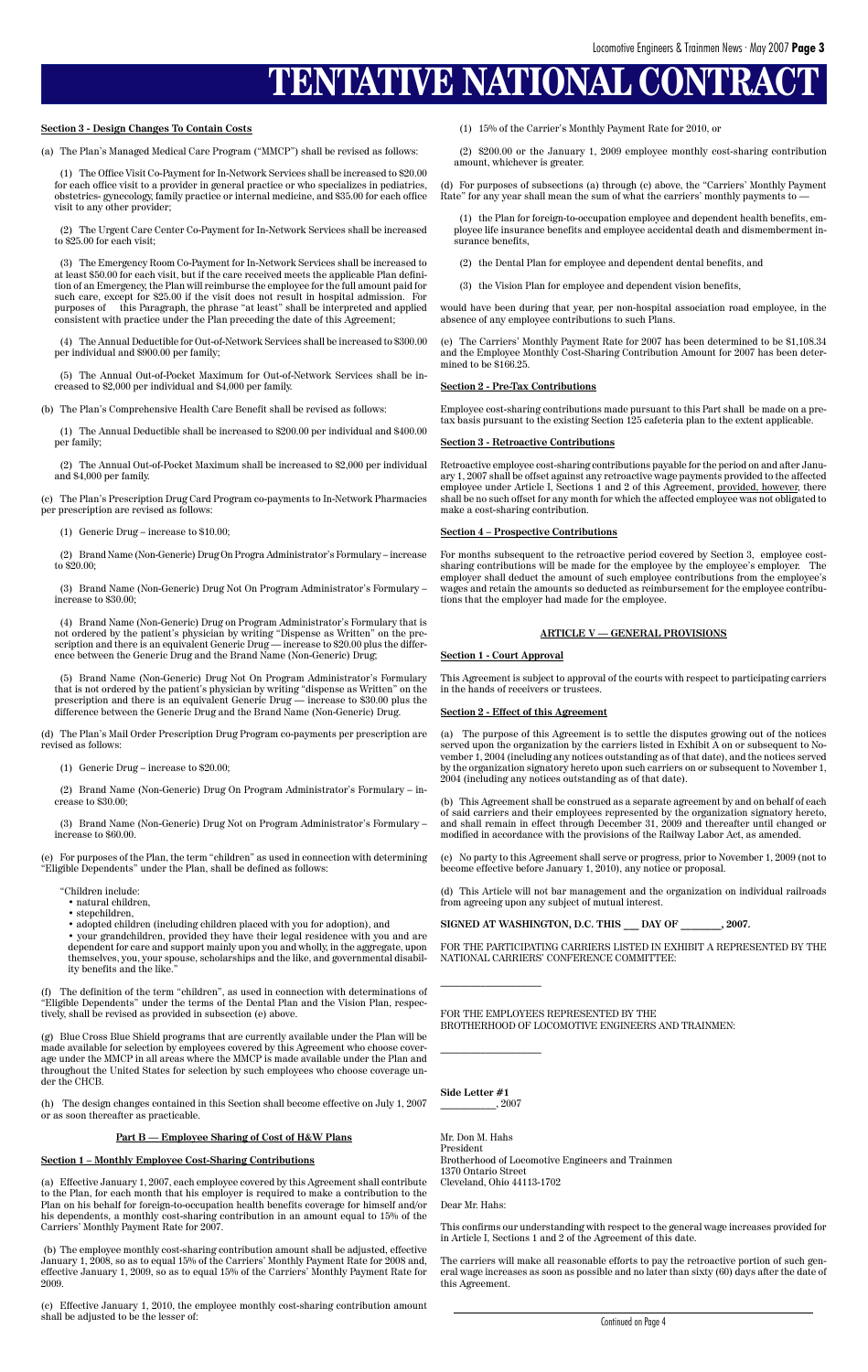# **VE NATIONAL CONTRACT**

**Side Letter #2**  $, 2007$ 

If a carrier finds it impossible to make such payments by that date, such carrier shall notify you in writing explaining why such payments have not been made and indicating when the payments will be made.

Very truly yours,

Robert F. Allen

Mr. Don M. Hahs President Brotherhood of Locomotive Engineers and Trainmen 1370 Ontario Street Cleveland, Ohio 44113-1702

Dear Mr. Hahs:

 $\overline{\phantom{a}}$  , where the contract of the contract of the contract of the contract of the contract of the contract of the contract of the contract of the contract of the contract of the contract of the contract of the contr Don M. Hahs

**Side Letter #3**  $, 2007$ 

This refers to the increase in wages provided for in Sections 1 and 2 of Article I of the Agreement of this date.

It is understood that the retroactive portion of those wage increases shall be applied only to employees who have an employment relationship with a carrier on the date of this Agreement or who retired or died subsequent to June 30, 2005.

Please acknowledge your agreement by signing your name in the space provided below.

Yours very truly,

Robert F. Allen

I agree:

#### **Side Letter #4**  $, 2007$

Mr. Don M. Hahs President Brotherhood of Locomotive Engineers and Trainmen 1370 Ontario Street Cleveland, Ohio 44113-1702

This will confirm our understanding with respect to the Agreement of this date (Agreement).

Dear Mr. Hahs:

This confirms our understanding regarding Article IV – Health And Welfare of the Agreement of this date.

Notwithstanding any provision to the contrary, it is mutually understood and agreed that:

 $\overline{\phantom{a}}$  , which is a set of the set of the set of the set of the set of the set of the set of the set of the set of the set of the set of the set of the set of the set of the set of the set of the set of the set of th Don M. Hahs

**Side Letter #5**  $, 2007$ 

1. The Plan Design Changes contained in Article IV, Part A, Section 3 will be made effective as soon as feasible after the date of the Agreement and in no event later than August 1, 2007.

2. The Plan Benefit Change set forth in Article IV, Part A, Section 2(c) will be made effective on the same date as the changes in Paragraph 1 above.

3. The Plan Benefit Change set forth in Article IV, Part A, Section 2(a) will be made effective as soon as feasible after the date of the Agreement.

the monthly dues amount in effect on January 1, 2003 that was established by the Hospital Association for payment by an active employee,

Please acknowledge your agreement by signing your name in the space provided below.

Very truly yours,

Robert F. Allen

I agree:

\_\_\_\_\_\_\_\_\_\_\_\_\_\_\_\_\_\_\_ Don M. Hahs

 $\overline{\phantom{a}}$  , where  $\overline{\phantom{a}}$  , where  $\overline{\phantom{a}}$ Don M. Hahs

**Side Letter #6**  $, 2007$ 

Mr. Don M. Hahs President Brotherhood of Locomotive Engineers and Trainmen 1370 Ontario Street Cleveland, Ohio 44113-1702

Dear Mr. Hahs:

The provisions of Article IV, Part B (Employee Sharing of Cost of H&W Plans) are not applicable to employees covered by the Agreement who reside in Canada.

 $\overline{\phantom{a}}$  , which is a set of the set of the set of the set of the set of the set of the set of the set of the set of the set of the set of the set of the set of the set of the set of the set of the set of the set of th Don M. Hahs

This will also confirm that existing contractual arrangements concerning Opt-Outs are not applicable to employees covered by the Agreement who reside in Canada.

Please acknowledge your agreement by signing your name in the space provided below.

Yours very truly,

Robert F. Allen

I agree:

Mr. Don M. Hahs President Brotherhood of Locomotive Engineers and Trainmen 1370 Ontario Street Cleveland, Ohio 44113-1702

Dear Mr. Hahs:

This confirms our understanding regarding the Agreement of this date.

In any month in which an active employee receives his or her FO healthcare benefits from a Hospital Association and not from the National Health & Welfare Plan and makes a Plan contribution pursuant to Article IV, Part B, the carrier shall pay the Hospital Association for such month an amount equal to the Reduction Factor, provided that the Hospital Association that receives such payment has agreed to decrease the employee's dues by the same amount.

For purposes of this Side Letter, the term "Reduction Factor" means with respect to any given month, the smallest of:

(ii) the "cost-sharing contribution amount" for the month referred to in Article IV, Part B, Section 1, or

(iii) the monthly dues amount established by the Hospital Association for payment by an active employee in that month.

Please acknowledge your agreement by signing your name in the space provided below.

Very truly yours,

Robert F. Allen

I agree:

Mr. Don M. Hahs President Brotherhood of Locomotive Engineers and Trainmen 1370 Ontario Street Cleveland, Ohio 44113-1702

Dear Mr. Hahs:

This confirms our understanding regarding Article IV, Part B of the Agreement of this date.

If the initial deduction from an employee's wages for his monthly cost- sharing contribution pursuant to Article IV, Part B, Section 4 is scheduled to be made at the same time as the payroll deduction for the employee's union dues, the union dues deduction may be made on a subsequent date mutually agreeable to the parties.

Please acknowledge your agreement by signing your name in the space provided below.

Very truly yours,

Robert F. Allen

I agree:

**Side Letter #7** \_\_\_\_\_\_\_\_\_\_\_\_\_, 2007

Mr. Don M. Hahs President Brotherhood of Locomotive Engineers and Trainmen 1370 Ontario Street Cleveland, Ohio 44113-1702

#### Dear Mr. Hahs:

This confirms our understanding regarding the Agreement of this date.

The parties concur that the hypothetical example set forth in Attachment A to this letter describes the appropriate methodology concerning the (i) computation of gross retroactive pay and retroactive H&W cost-sharing that shall be utilized by the railroads in determining the net retroactive amount payable to a covered employee under the terms of this Agreement, and (ii) determination of the standard basic daily rates of pay produced by application of the general wage increases provided for in Article I of this Agreement.

Please acknowledge your agreement by signing your name in the space provided below.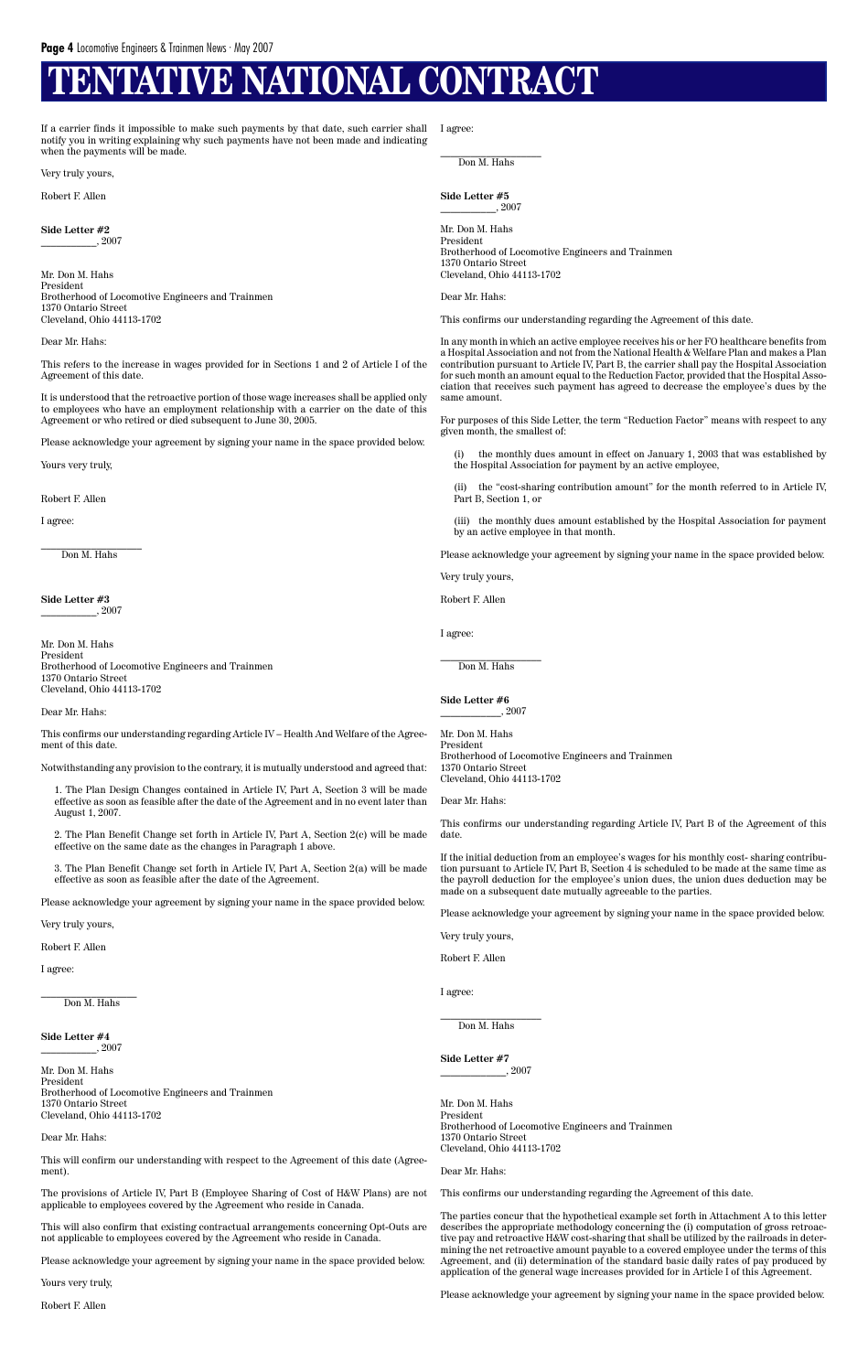# **TENTATIVE NATIONAL CONTR**

Very truly yours,

Robert F. Allen I agree:

\_\_\_\_\_\_\_\_\_\_\_\_\_\_\_\_\_\_\_ Don M. Hahs

- Employee's standard basic daily rate as of 1/1/05 is \$179.80.
- Employee works on average 21.75 days per month (261/year), all time paid at standard basic daily rate
- Following GWI's are applicable:<br> $7/1/05$  2.5%
	- $\frac{7}{1}/05$  2.5%<br>  $\frac{7}{1}/06$  3.0%
	- $7/1/06$

#### **ATTACHMENT A**

BLET Retroactive Pay, H&W Cost-Sharing, Standard Basic Daily Rate

#### ASSUMPTIONS:

• Effective date of new agreement is June 1, 2007.

a. For period 7/1/05 through 6/30/06:  $$4.50^{\circ} \times 21.75$  days  $\times 12$  months = \$1,174.50  $*$  \$179.80 x 1.025 = \$184.30 (daily increase of \$4.50)

• Employee is obligated to make a cost-sharing contribution for each month during period 1/1/07 through 5/31/07.

#### 1. Gross Retroactive Pay

Employee would be due the following in retroactive pay:

- b. For period 7/1/06 through May 31, 2007:  $$10.03$ <sup>\*</sup> x 21.75 x 11 = \$2399.68  $* $184.30 \times 1.03 = $189.83$  (cumulative daily increase of \$10.03)
- c. Total gross retroactive pay of \$3,574.18

#### 2. COLA Credit (1/1/05 through 5/31/07)

Railroad entitled to following credit against gross retroactive pay for COLA allowances already paid:

- a. For period 7/1/05 through 12/31/05:  $$1.20^{\ast} \times 21.75 \text{ days} \times 6 \text{ months} = $156.60$ \* \$0.15/hr COLA x 8 hours = \$1.20/day
- b. For period 1/1/06 through 6/30/06:  $$3.68* \times 21.75 \times 6 = $480.24$  $*$  \$0.46/hr COLA x 8 hours = \$3.68/day
- c. For period 7/1/06 through 12/31/06:  $$3.76$ \* x 21.75 x 6 =  $$490.68$ \* \$0.47/hr COLA x 8 hours = \$3.76/day

d. For period 1/1/07 through 5/31/07:  $$4.96* \times 21.75 \times 5 = $539.40$ \* \$0.62/hr. COLA x 8 hours = \$4.96/day

e. Total COLA credit of \$1666.92

#### 3. Retroactive H &W Cost-Sharing (1/1/07 through 5/31/07)

 $\_$ Don M. Hahs

Employee would owe the following in retroactive H&W cost-sharing (to recover employee share of H&W cost-sharing for this period in excess of amounts already paid):

 $$19.63$ <sup>\*</sup> x 5 months = \$98.15

\* \$166.25 (monthly cost-sharing amount effective 1/1/07) - \$146.62 (monthly costsharing amount actually paid by locomotive engineers effective 1/1/07) = \$19.63/month

> \$3,574.18 1,666.92 \$1,907.26  $98.15$

| 4. Net retroactive payment: |  |
|-----------------------------|--|
| Gross Retroactive Pay:      |  |
| Subtract COLA Credit        |  |
|                             |  |

 $\_$ Don M. Hahs

| Subtract Retroactive |
|----------------------|
| H&W Cost-Sharing     |

5. Standard Basic Daily Rate Effective 6/1/07:  $$179.80^{\circ} \times 1.025 \times 1.03 = $189.83$  (rounded) \* (Standard Basic Daily Rate on 6/30/05)

#### **Side Letter #8**

 $_{-}$ , 2007

Mr. Don M. Hahs President Brotherhood of Locomotive Engineers and Trainmen 1370 Ontario Street Cleveland, Ohio 44113-1702

Dear Mr. Hahs:

This confirms our understanding regarding the Agreement of this date.

If the number of employees represented by the BLET who elect participation in the Railroad Employees National Flexible Benefits Program (the "Program") for calendar year 2009 does not equal or exceed five (5) percent of all employees represented by the BLET eligible to make such election, the Program shall be terminated effective with respect to employees represented by the BLET midnight on December 31, 2009.

It is further understood that the flexible benefits arrangement applicable to the BLET on the BNSF Railway Company is not established under or covered by the Program and therefore will not be affected by this Side Letter.

Please acknowledge your agreement by signing your name in the space provided below.

Very truly yours,

Robert F. Allen

I agree:

**Side Letter #9** \_\_\_\_\_\_\_\_\_\_\_\_\_\_, 2007

Mr. Don M. Hahs President Brotherhood of Locomotive Engineers and Trainmen 1370 Ontario Street Cleveland, Ohio 44113-1702

Dear Mr. Hahs:

This confirms our understanding regarding the Agreement of this date.

Where and to the extent that certification allowance payments are currently being made by a carrier covered by this Agreement to its locomotive engineers pursuant to the Award of Arbitration Board No. 564 and agreed-upon national Questions and Answers interpreting that Award, this will confirm that such payments shall continue to be made until changed or modified in accordance with the Railway Labor Act, as amended.

Please acknowledge your agreement by signing your name in the space provided below.

Very truly yours,

Robert F. Allen

I agree:

#### **Exhibit A BLET**

**CARRIERS REPRESENTED BY THE NATIONAL CARRIERS' CONFERENCE COM-MITTEE IN CONNECTION WITH NOTICES SERVED ON OR AFTER NOVEMBER 1, 2004 BY AND ON BEHALF OF SUCH CARRIERS UPON THE BROTHERHOOD OF LOCOMOTIVE ENGINEERS AND TRAINMEN, AND NOTICES SERVED ON OR AFTER NOVEMBER 1, 2004 BY THE GENERAL CHAIRMEN, OR OTHER RECOG-NIZED REPRESENTATIVES OF THE BROTHERHOOD OF LOCOMOTIVE ENGI-NEERS AND TRAINMEN UPON SUCH CARRIERS.**

Subject to indicated footnotes, this authorization is co-extensive with notices filed and with provisions of current schedule agreements applicable to employees represented by the Brotherhood of Locomotive Engineers and Trainmen:

The Belt Railway Company of Chicago BNSF Railway Company Consolidated Rail Corporation CSX Transportation, Inc. - 1 The Baltimore and Ohio Railroad Company (former) The Baltimore & Ohio Chicago Terminal Railroad Company The Chesapeake and Ohio Railway Company (former) Consolidated Rail Corporation (former) Gainesville Midland Railroad Company Louisville and Nashville Railroad Company (former) Seaboard Coast Line Railroad Company (former) Western Railway of Alabama (former)

- Indiana Harbor Belt Railroad Company
- The Kansas City Southern Railway Company

Net Retroactive Pay: \$1809.11

Kansas City Southern Railway Louisiana and Arkansas Railway MidSouth Rail Corporation SouthRail Corporation TennRail Corporation Joint Agency Longview Switching Company Northeast Illinois Regional Commuter Railroad Corporation (METRA) - 1 Portland Terminal Railroad Company The Texas Mexican Railway Company Union Pacific Railroad Company Winston Salem Southbound Railway Company

#### \* \* \* \* \*

Notes: 1 - Health & Welfare only \* \* \* \* \*

#### FOR THE CARRIERS: \_\_\_\_\_\_\_\_\_\_\_\_\_\_\_\_\_\_\_

FOR THE BROTHERHOOD OF LOCOMOTIVE ENGINEERS AND TRAINMEN:

\_\_\_\_\_\_\_\_\_\_\_\_\_\_\_\_\_\_\_\_\_\_\_\_\_\_\_\_

\_\_\_\_\_\_\_\_\_\_\_\_\_\_\_, 2007 Washington, D.C. •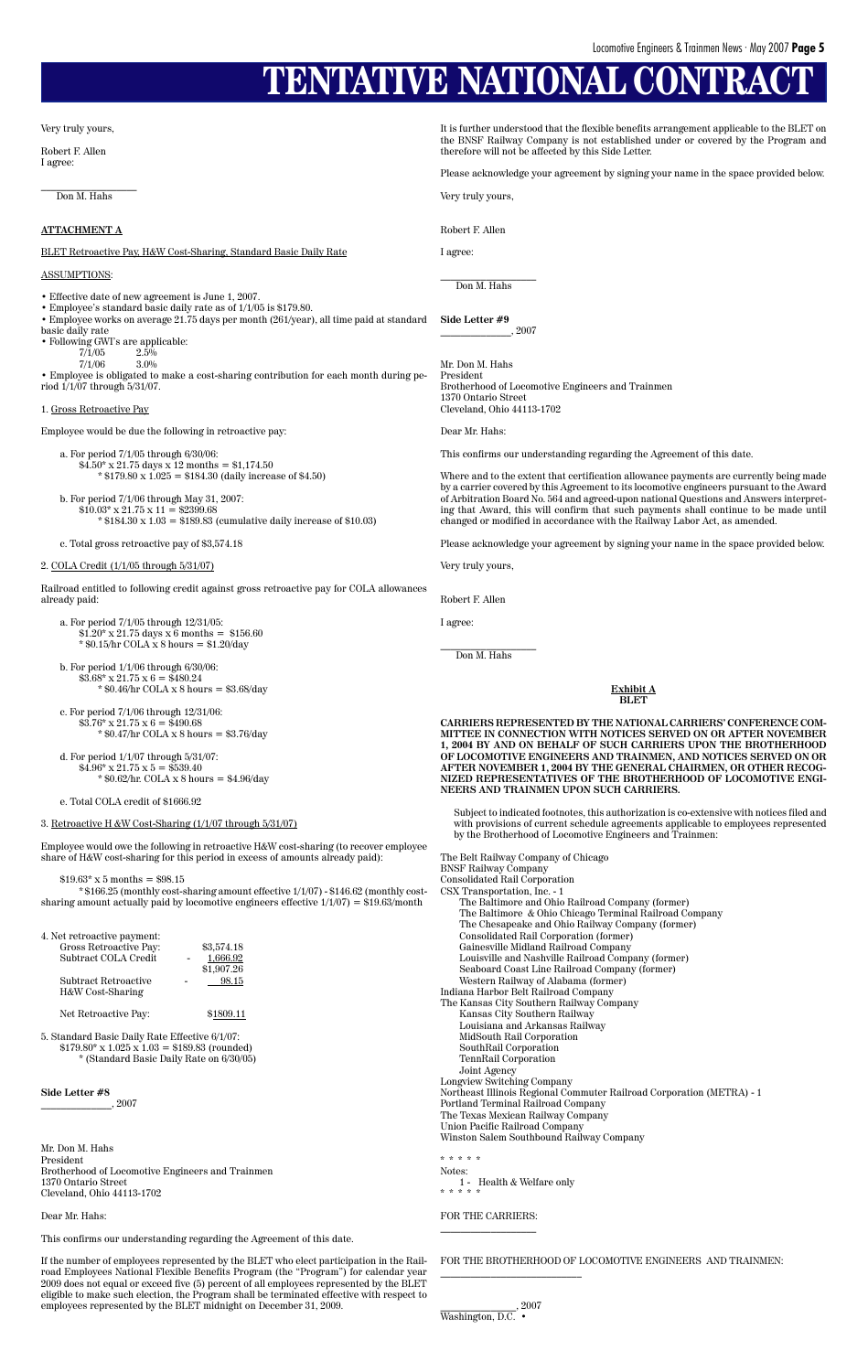# **BLWS**

*Traverse City, Mich. • August 20-24, 2007*

## *69th annual Eastern Union Meeting Association* **EUMA 2007 Registration Form**



*Hosted by BLET Division 286 at the Grand Traverse Resort*

#### **HOTEL RESERVATIONS**

Reservations for the Grand Traverse Resort can be made by calling (800) 748-0303 or online at: www.grandtraverseresort.com. Mention EUMA 2007 to get the BLET rate when making reservations. If traveling via airport, give flight information when making reservations so transportation to the Resort can be arranged. (Room rates range from \$149 to \$269 per night.) More convention information is available online at: https://home.comcast.net/~euma2007.

#### **REGISTRATION INFORMATION**

| Name:                                                                                                                                                                                                                                                  |                                                                |  |                        |                                        |              |  |
|--------------------------------------------------------------------------------------------------------------------------------------------------------------------------------------------------------------------------------------------------------|----------------------------------------------------------------|--|------------------------|----------------------------------------|--------------|--|
| Address:                                                                                                                                                                                                                                               |                                                                |  |                        |                                        |              |  |
| City: $\overline{\phantom{a}}$                                                                                                                                                                                                                         |                                                                |  | State: Zip Code:       |                                        |              |  |
| Division:                                                                                                                                                                                                                                              | <b>BLET Title:</b>                                             |  | <b>E-mail Address:</b> |                                        |              |  |
| Home Phone:                                                                                                                                                                                                                                            |                                                                |  | <b>Cell Phone:</b>     |                                        |              |  |
| I plan to attend the following workshops on August 23:<br>___ Local Chairman ____________ Secretary-Treasurer ________ Legislative Rep.<br>__________ President      ____________ Federal Railroad Administration (FRA)     ________Radiation Handling |                                                                |  |                        |                                        |              |  |
|                                                                                                                                                                                                                                                        | Registration (includes all breakfasts, one luncheon & banquet) |  | <b>Attendees</b>       | <b>Price</b><br>$\omega$ \$130.00 = \$ | <b>Total</b> |  |
|                                                                                                                                                                                                                                                        |                                                                |  |                        |                                        |              |  |
|                                                                                                                                                                                                                                                        |                                                                |  |                        |                                        |              |  |
|                                                                                                                                                                                                                                                        |                                                                |  |                        |                                        |              |  |

Wine tour: (includes lunch) .....................................................................................\$15.00/person @ \$45.00 = \$ Tall ship excursion (includes lunch): .......................................................................\$20.00/person @ \$45.00 = \$ Not attending banquet (subtract \$20.00): ..............................................................\$45.00/person @ -\$20.00 = \$ **Total Amount Enclosed**:.......................................................................................................................................... \$ *Please mail this form, along with check or money order payable to "EUMA 2007" to:* EUMA 2007, P.O. Box 121, Comstock Park, MI 49321-0121 **Shirt Size (one shirt per registration fee)** S M L XL XXL XXXL **For additional information:** Contact EUMA Arrangements Chairman Don Zatteau at (616) 460-6768 or EUMA2007@comcast.net or Golf and Events Chairman Scott Hockin at (616) 293-9918  **August 20:** Registration from noon to 7 p.m.; Welcome reception 7 p.m. to 9 p.m.; Hospitality suite open **August 22:** Old Mission Winery Tour (\$45 per person includes transportation, driver gratuity, and one basic winery tour, along with visits to 3 other wineries) **August 22:** Tall Ship Excursion (\$45 per person ): The Tall Ship Manitou is a replica of an 1800s "coasting" cargo schooner, similar to those that sailed the Great Lakes & Atlantic Ocean. Specifically designed for passenger service, her hull was constructed in Portsmouth, N.H., in 1983 and finished by Vermont carpenters on Lake Champlain. With a 62 passenger capacity, there is plenty of space for sitting & moving around the decks while under sail. Her overall length of 114 feet, beam of 21 feet, and displacemnt of nearly 100 tons ensures a comfortable, relaxing motion, soothing to both landlubbers and "old salts" alike. **Times and events subject to change**

Arrangements Chairman Don Zatteau and the members of BLET Division 286 are welcoming members to Traverse City, Mich., for the 69th annual Eastern Union Meeting Association (EUMA).

Registration is now underway for the 2007 EUMA, which will take place August 20-24 at the Grand Traverse Resort and Spa in Traverse City.

Brother Zatteau and his Arrangements Committee are planning a funfilled, family friendly EUMA that also includes valuable education and training opportunities for BLET members.

Members can choose between an Old Mission Winery tour or a Tall Ship Excursion on August 22. The Tall Ship Manitou is a replica of an 1800s "coasting" cargo schooner, similar to those that sailed the Great Lakes & Atlantic Ocean. Specifically designed for passenger service, her hull was constructed in Portsmouth, N.H., in 1983 and finished by Vermont carpenters on Lake Champlain. With a 62 passenger capacity, there is plenty of space for sitting and moving around the decks while under sail. Her overall length of 114 feet, beam of 21 feet, and displacement of nearly 100 tons ensures a comfortable, relaxing motion, soothing to both landlubbers and "old salts" alike.

The annual golf outing will take place at The Bear, one of three courses on the resort's grounds.

In addition to these scheduled events, members can enjoy countless other activities on their own, such as hiking and biking trails, fishing, boating, beaches on Lake Michigan, the Sleeping Bear Dunes, shopping and dining destinations, and numerous other golf courses off the resort grounds.

In terms of educational opportunities, the EUMA Arrangements Committee is offering workshops for Local Chairmen, Secretary-Treasurers, Legislative Representatives and Division Presidents. In addition, there is a special workshop regarding the transportation of radioactive materials by rail, directed by Brother Scott Palmer, Chairman of the BLET's Oregon State Legislative Board.

Members will stay at the Grand Traverse Resort, and must mention "EUMA 2007" in order to get the BLET group rate. Reservations can be made by calling (800) 748-0303. Members will have various room options to choose from, including: Hotel guestroom, \$149; Tower guestroom, \$179; Studio condo, \$149; One bedroom condo, \$189; Two bedroom condo, \$229; or three bedroom condo, \$269. Additional convention information and registration forms are available on the 2007 EUMA website, https:// home.comcast.net/~euma2007, or http://www.ble-t.org/info/meetings/ euma. Members with questions may contact Arrangements Chairman Don Zatteau at (616) 460-6768 or Golf & Events Chairman Scott Hockin at (616) 293-9918. Brother Zatteau's e-mail is: euma2007@comcast.net. •



# **Traverse City, Mich. to host 2007 EUMA**

# **EUMA 2007 Golf Registration**

*The Bear at Grand Traverse Resort Wednesday, August 22, 2007*

**9:00 a.m. Shotgun Start-Four Man Scramble**

(\$80 per golfer includes green fees, carts with GPS yardage system and lunch. Arrangements will be made for individuals or teams with less than four).

**The Bear** A Jack Nicklaus signature course (his first in Michigan), The Bear is a distinguished par-72 course with Scottish linksstyle features.

#### **Team Members (Include name, e-mail and phone number for each)**

Mail this form, along with check or money order payable to "EUMA 2007," to: EUMA 2007, P.O. Box 121, Comstock, MI 49321-0121, ATTN: Scott For more information contact Scott Hockin, (616) 293-9918; E-mail: euma2007@comcast.net Website: https://home.comcast.net/~euma2007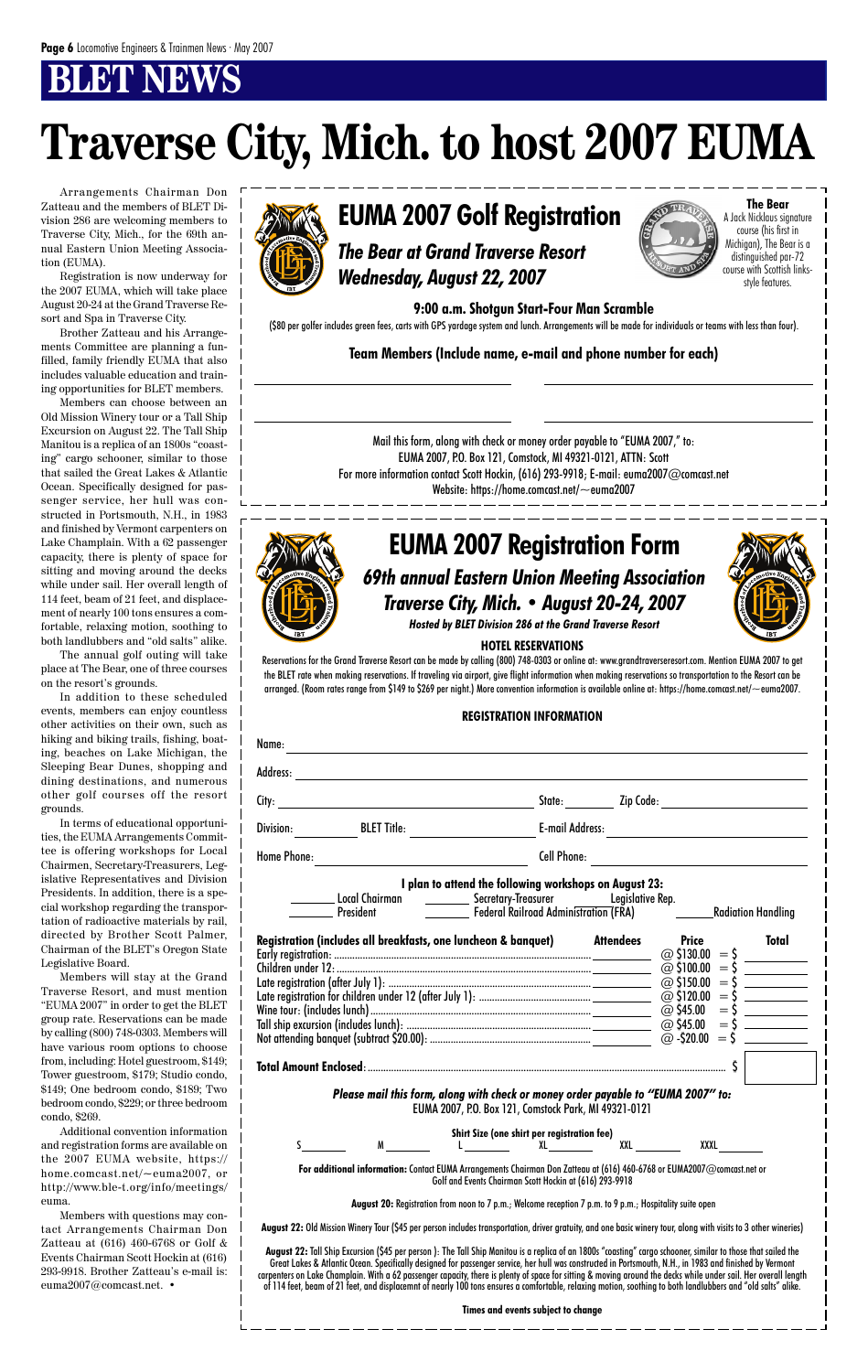# **BLET NEWS**



the strength of a pro-labor majority in the House and Senate to support our cause."

Dan Pickett, President of the BRS said: "The BRS is proud to be a part of this effort. The changes proposed by Chairman Oberstar are long overdue and the BRS with all Rail Labor will work to see the changes become a reality."

ATDA President Leo McCann said: "One Rail Labor union would not have been able to do this alone. Our solidarity sends the message loud and clear that we are united and we are serious about putting an end to carrier mistreatment of our hard-working union members."

The bill would redesignate the Federal Railroad Administration (FRA) as the Federal Railroad Safety Administration (FRSA), whose goal would be to reduce accidents, injuries and fatalities with safety as its "highest priority." The FRSA Administrator would be required to have "professional experience in railroad safety, hazardous materials safety, or other transportation safety." The FRSA would also be required to double the number of safety inspectors from 400 to 800 by Dec. 31, 2011.

Limbo time, the practice of abandoning train crews on locomotives after their on-duty time has expired, would be eliminated under changes to the Hours of Service Act. Under the new law, time spent in deadhead transportation to a

duty assignment, time spent

waiting for deadhead transportation, and time spent in deadhead transportation from a duty assignment to the place of final release would be considered time on duty, thus eliminating limbo time.

Additional direct relief from fatigue would come in two forms. First, operating and signal employees would be entitled to a minimum of 10 hours undisturbed rest, regardless of the length of the duty tour. Railroads would be prohibited from communicating with their workers during their rest time. Second, they would have to have one period of at least 24 consecutive hours off duty every seven days.

Railroads would also be required to file a fatigue management plan with the Department of Transportation every two years. The bill would require input from Rail Labor into the plans, which would contain educational programs to help rail workers counter fatigue.

The legislation would significantly strengthen existing whistleblower protections to rail workers who report unsafe or hazardous conditions. A worker may refuse to authorize the use of equipment the employee reasonably believes to be unsafe or hazardous to operate or work with, and this bill would protect those who do so.

Class I railroads would have 12 months after enactment of the legislation to submit concrete plans for the implementation of positive train control. The technology would be used to assist train crews with safety, and not as a means to reduce crew size.

The bill would also require railroads to install warning devices in non-signaled territory that would warn train crews of misaligned switches, thereby addressing the greatest risks of dark territory operations.

The Secretary of Transportation would be required to establish minimum training standards for each craft of rail employees under the new law. The bill would require railroads to qualify or otherwise document the proficiency of their employees in each craft regarding their knowledge of, and ability to comply with, Federal railroad safety laws and regulations and railroad carrier rules. Each railroad would also establish its own training and qualification program, which would be submitted to the FRSA for approval.

The Secretary of Transportation would also be required to prescribe regulations and issue orders to establish a program requiring the certification of train conductors. In prescribing such regulations, the Secretary would require that conductors on passenger trains be trained in security, first aid, and emergency preparedness.

The Secretary of Transportation would also establish regulations that require railroads to provide emergency escape breathing apparatus for all crewmembers on freight trains carrying hazardous materials that would pose an inhalation hazard in the event of release; and provide their crewmembers with appropriate training for using the breathing apparatus.

The Secretary of Transportation would also transmit to the Committee on Transportation and Infrastructure of the House of Representatives and the Committee on Commerce, Science, and Transportation of the Senate, a report on the effects of the locomotive cab environment on the safety, health, and performance of train crews.

Also under this proposed legislation, railroads would not be allowed to discipline, or threaten discipline to, an employee for requesting medical or first aid treatment, or for

#### H.R. 2095 Continued from Page 1

following orders or a treatment plan of a treating physician. Discipline means to bring charges against a person in a disciplinary proceeding, suspend, terminate, place on probation, or make note of reprimand on an employee's record.

A hearing on the bill by the House Subcommittee on Railroads was held on May 8.

All Rail Labor members are asked to contact their members of Congress to support H.R. 2095, the Federal Railroad Safety Improvement Act of 2007:

• http://www.house.gov

• Capitol switchboard: (202) 224-3121. •

## New railroad safety bill contains a 'wish list' of labor improvements

reductions in pay rather than increases.

A. S. Sweet, who occupied the post

of superintendent of machinery with the Michigan Central at that time, had been given that job on the promise that he would reduce costs. He was responsible for cutting the men''s pay. The men carried a pointed protest to Sweet, who, as a result, fired a number of them.

J. C. Thompson, one of the original organizers of the Brotherhood of Locomotive Engineers, declared that Sweet became so incensed at having been challenged in this way that he laid off a number of firemen who had been longest in service and gave their places to others who knew nothing of the work required of them. This brought an immediate clash, for the engineers refused to go out on their runs where regular firemen had been dismissed. This attitude was an initial open display on the part of locomotive engineers to protect firemen.

Men all over the system were discouraged. Angered by the situation, a group of 13 Michigan Central engineers, failing to find privacy for a meeting on company property, gathered at the home of William D. Robinson of

Marshall, Mich., to discuss conditions and map out a plan of action.

They agreed that if any one of them were discharged by Sweet, the rest would quit on the spot. A circular was prepared and they all signed it. Then they carried further their plan, which they called a Protective Association. If other engineers affiliated

with the group, they, too, would be required to promise to quit the service if any member were fired.

Copies of this were circulated over the Michigan Central and additional engineers, subscribing to the oath, joined the movement with enthusiasm. A committee was formed and went to Sweet''s office. Sweet refused to see them at first, refusing even to speak to them.

But through patiently explaining their mission, the group finally got his permission for an interview. He is said to have called out to the waiting

members of the committee as he entered his office: "Well, boys, what do you

> propose to do, shut up the road?"

Sam Hill, one of the committee replied, "We are here as gentlemen, representing gentlemen, and desire to be treated as such." Hill went on to say that the committee was acting as a unit and that they were speaking for all the engineers from De-

troit to Chicago that they had grievances that they wished to adjust. The committee discussed all of the points at issue very thoroughly and it ended by Sweet granting the whole of their requests.

When the success of this conference became known, it gave a tremendous impetus to the Protective Association and it was decided to extend the



movement to all railroads. A call for a general meeting was then issued, to be held in Detroit on May 5, 1863.

The Detroit convention marked a new epoch in the organization of American railroad employees. It brought together engineers from the Michigan Central, Michigan Southern & Northern Indiana, Detroit & Milwaukee, Grand Trunk, and Michigan Southern. Together, the 12 delegates present drafted a constitution, which combined democratic control with efficient central administration, thus solving the fundamental problem that had wrecked many previous labor organizations. After three days of deliberations and plans for the future, the delegates on May 8 joined hands and obligated themselves to abide by the constitution, forming the pioneer division of the Brotherhood of the Footboard with W. D. Robinson as chief engineer. This division, No. 1 in Detroit, still maintains its proud position as first on the roster of over 500 divisions of the BLET. Today, with more than 55,000 active and retired members, the BLET is one of the largest and most influential railroad unions in the United States. •

### BLE History

Continued from Page 1

William D. Robinson